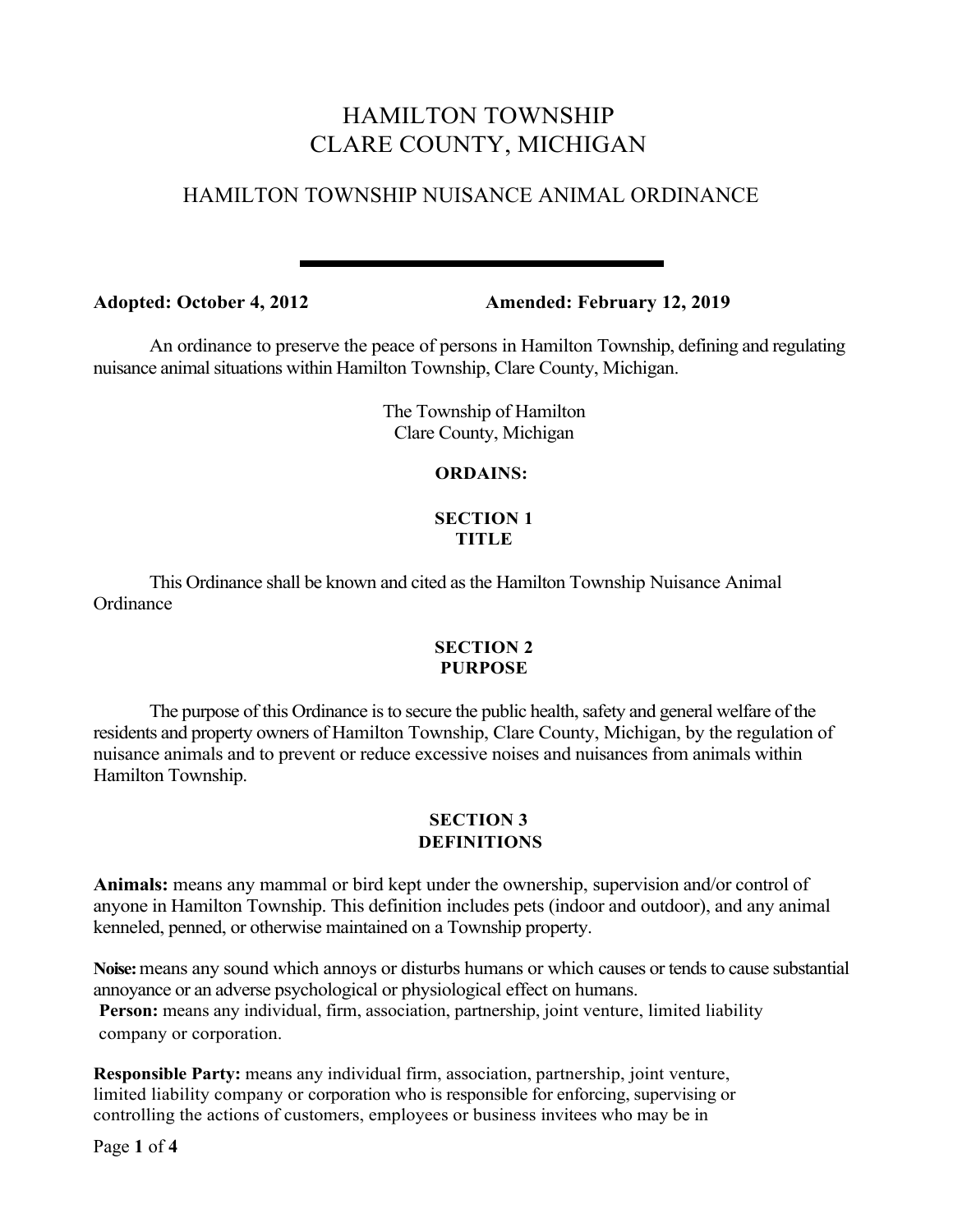violation of the terms of this ordinance and also means the parent, parents or legal guardian of an unemancipated minor, living with his or her parents, parent or legal guardian who may be in violation of this ordinance.

**Township:** means the Township of Hamilton, Clare County, Michigan.

**Unreasonable Annoyance:** means repeated, excessive or very loud noises or other sounds, including but not limited to repetitive barking, squealing, or howling which may be heard beyond the boundaries of a property in Hamilton Township so as to impact neighboring residents.

#### **SECTION 4 GENERAL PROHIBITIONS**

- (a) No person shall maintain an animal in Hamilton Township that makes, continues to make or causes to be made continual noise and/or unreasonable annoyance and no responsible party shall allow an individual and/or a minor over whom the responsible party has authority shall maintain an animal in Hamilton Township to make, continue to make or cause to be made:
	- 1. Any unreasonable loud or raucous noise; or
	- 2. Any unreasonable repetitive noise including but not limited to barking, squealing, and howling; or
	- 3. Any animal noise which unreasonably disturbs, injures or endangers the comfort, repose, health, peace or safety of reasonable persons of ordinary sensitivity, within the jurisdictional limits of the Township; or
	- 4. Any animal noise which is harsh, prolonged, unnatural, or unusual in time or place as to occasion unreasonable discomfort to any persons within the neighborhood from which said animal noises emanate, or as to unreasonably interfere with the peace and comfort of neighbors or their guests or owners and/or operators in places of businesses, so as to detrimentally or adversely affect such residences or places of business.

## **SECTION 5 VIOLATIONS**

Animal noises as set forth previously in this ordinance are declared to be a violation of this ordinance and a nuisance.

#### **SECTION 6 SEVERABILITY**

The provisions, sections, sentences and phrases of this Ordinance are declared to be severable and if any such portion is declared unconstitutional or invalid for any reason by a court of competent jurisdiction, such finding shall in no way affect or invalidate the remainder of this Ordinance.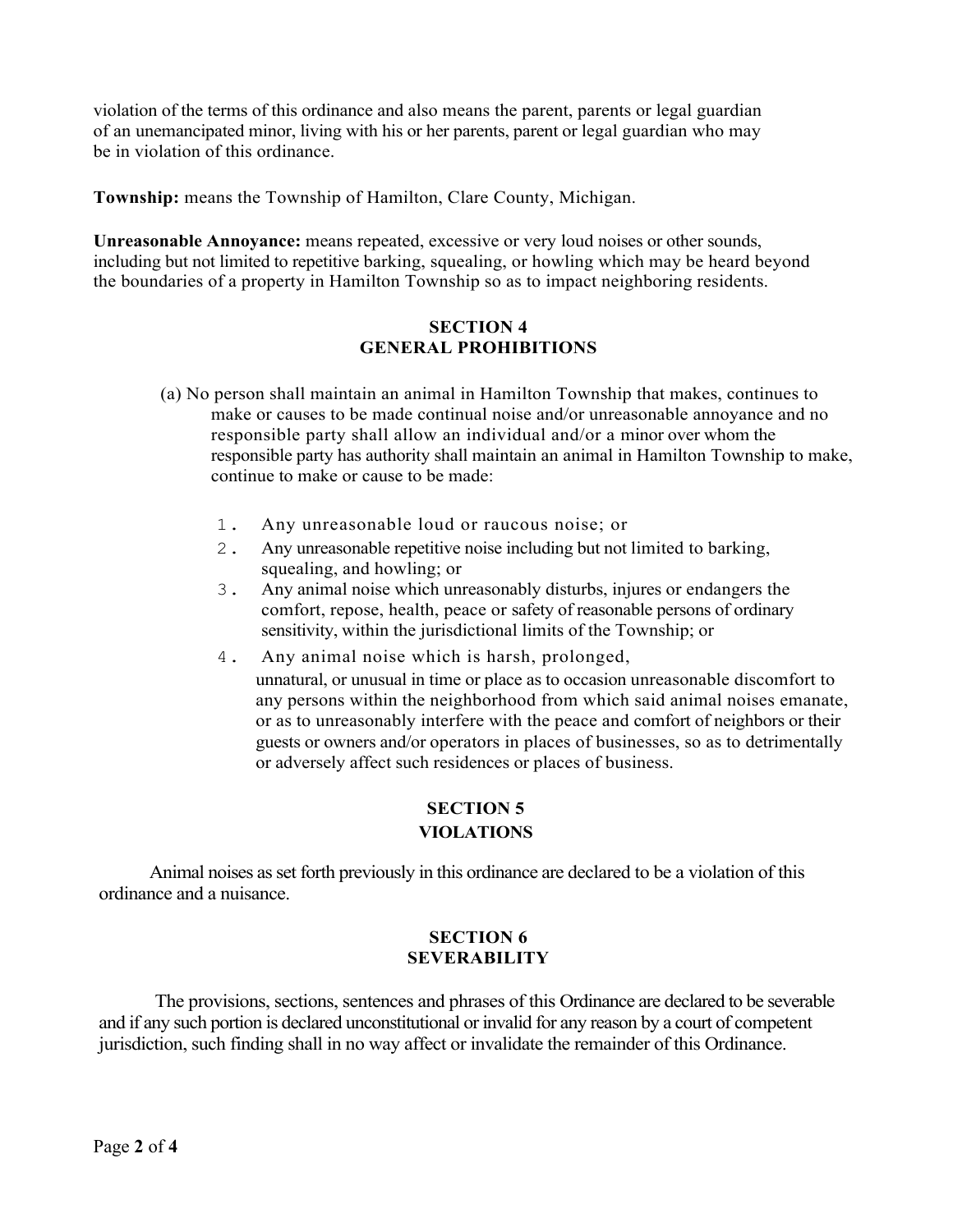#### **SECTION 7 Repeal**

All Ordinances or parts of ordinances in conflict herein, including but not limited to the previous Hamilton Township Nuisance Animal Ordinance, are hereby repealed.

#### **Section 8 Enforcement**

The Hamilton Township Board authorizes the following to enforce the provisions of this Ordinance; Hamilton Township Zoning Administrator, Hamilton Township Attorney, Clare County Sheriff's Department and the Michigan State Police.

#### **SECTION 9 PENALTIES**

First Violation is a Municipal Civil Infraction. A violation of this Ordinance, first offense, is a municipal civil infraction. Any property owner or legally responsible party who violates this Ordinance shall, as a first offense, be responsible for a civil infraction, for which the fine shall be \$250.00 plus fines, costs and restitution.

- A. Second Violation (within two years after municipal civil infraction). A second or repeat violation (within two years after a municipal civil infraction) is a misdemeanor. Any property owner or legally responsible party who violates any provision of this Ordinance a second time within 24 months of the date a civil infraction ticket is issued (whether the violation of this Ordinance is for the same offense as a civil infraction or for some other offense under this Ordinance) shall upon conviction and in a court of competent jurisdiction be guilty of a misdemeanor and be subject to a fine of \$500.00 plus court costs and costs of prosecution that may be ordered by the court. For purposes of this Ordinance, each day that a violation occurs shall constitute a separate offense.
- B. Third Violation (within 2 years after municipal civil infraction) Any property owner or legally responsible party who violates any provision of this Ordinance a third time within 24 months of the date of a civil infraction ticket is issued (whether the violation of this Ordinance is for the same offense as a civil infraction or for some other offense under this Ordinance) shall upon conviction in a court of competent jurisdiction be guilty of a misdemeanor and be subject to a fine of \$500.00 and/or imprisonment for a period of not more than 93 days, plus court costs and costs of prosecution that may be ordered by the court. For purposes of this Ordinance, each day that a violation occurs shall constitute a separate offense.